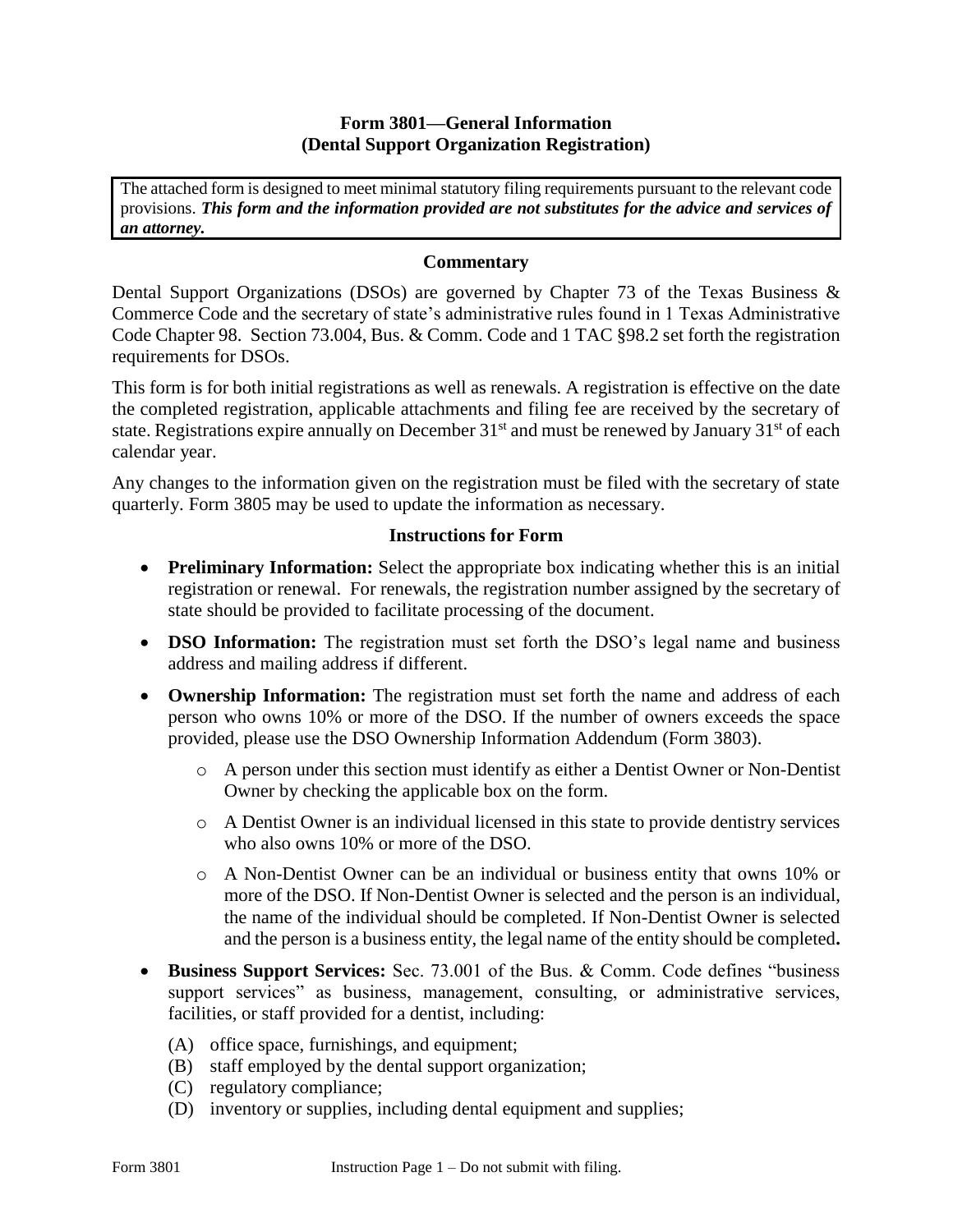- (E) information systems;
- (F) marketing and advertising;
- (G) financial services;
- (H) accounting, bookkeeping, or monitoring or payment of accounts receivable;
- (I) payroll or benefits administration;
- (J) billing and collection for services and products;
- (K) reporting and payment of federal or state taxes;
- (L) administration of interest expense or indebtedness incurred to finance the operation of a business; or
- (M) insurance services.

If a DSO provides two or more business support services to a dentist, the name of the dentist, the name of the professional entity or dental practice through which services are provided to a dentist, and the business address should be included. The business support services should be described in the box that follows. The dental support agreement determines the number and type of business support services provided.

If the number of dentists exceeds the space provided, please use the DSO Business Support Services Addendum (Form 3804).

As a ministerial filing office, the secretary of state cannot make a determination as to whether an activity constitutes a "business support service" under the statute. For assistance in determining whether a particular service meets this definition, please consult your private attorney.

- **Execution:** The registration must be signed by a person authorized to act by or on behalf of the DSO.
- **Payment and Delivery Instructions:** The filing fee for a DSO registration or renewal is **\$150.** Fees may be paid by personal checks, money orders, LegalEase debit cards or American Express, Discover, MasterCard, and Visa credit cards. Checks or money orders must be payable through a U.S. bank or financial institution and made payable to the secretary of state. Fees paid by credit card are subject to a statutorily authorized convenience fee of 2.7 percent of the total fees.
- **Attachments:** The following items *must* be included with the registration:
	- 1. DSO Contact Sheet (Form 3802);
	- 2. Filing fee of \$150;
	- 3. Dental Support Organization Owner Information Addendum (Form 3803) and/or Dental Support Organization Business Support Services Addendum (Form 3804) as necessary.

The completed form, along with the filing fee and necessary attachments may be mailed to Secretary of State, Registrations Unit, P.O. Box 13193, Austin, Texas 78711-3193 or delivered to the James Earl Rudder Office Building, 1019 Brazos, 1<sup>st</sup> Floor, Austin, Texas 78701. The secretary of state will issue a certificate of registration upon filing of a completed registration.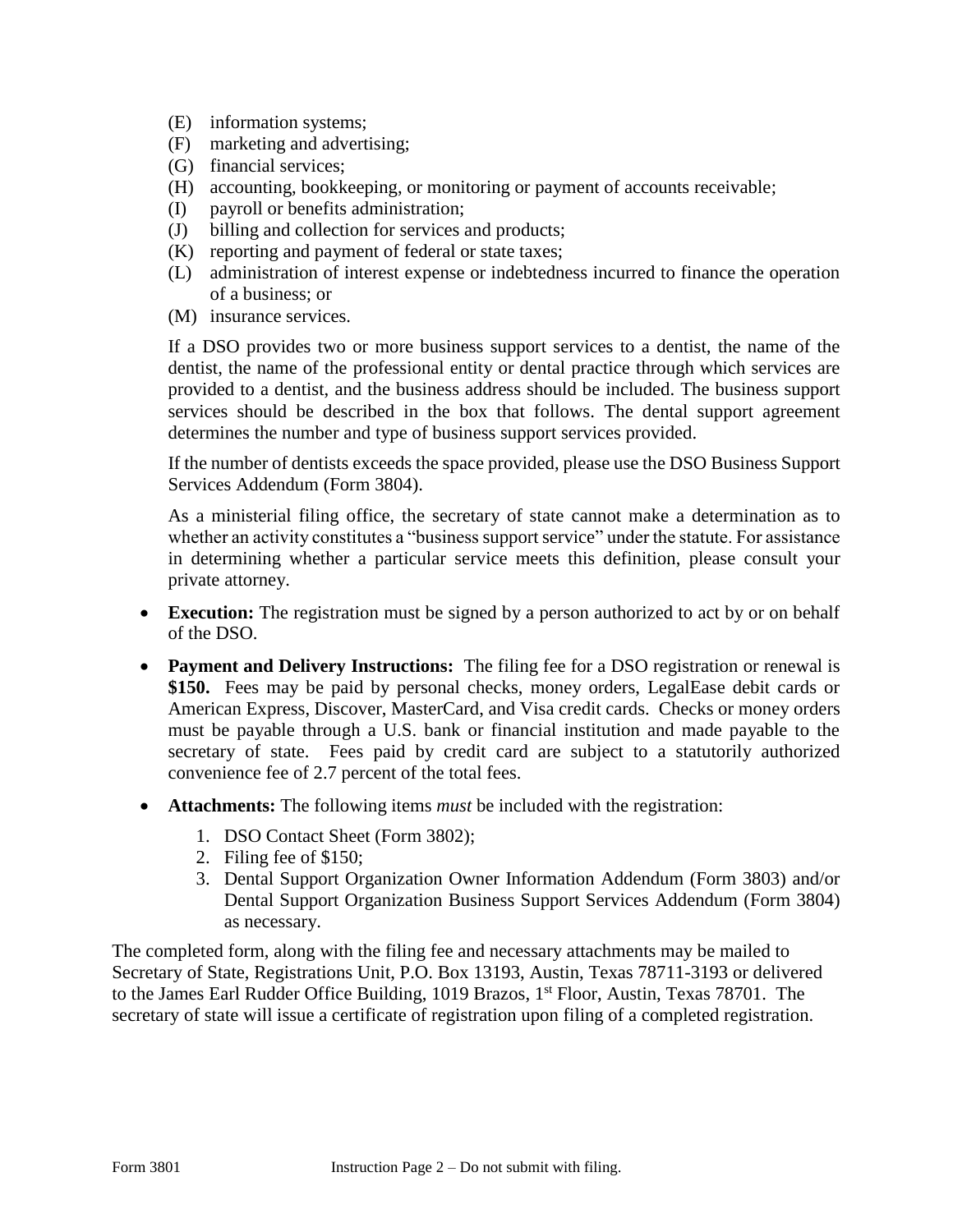| Submit to:<br><b>SECRETARY OF STATE</b><br><b>Registrations Unit</b><br>P O Box 13193<br><b>Austin, TX 78711-3193</b><br>512-475-0775 | иэс ошу                                                                                                                                                                                                                                                                                                                |
|---------------------------------------------------------------------------------------------------------------------------------------|------------------------------------------------------------------------------------------------------------------------------------------------------------------------------------------------------------------------------------------------------------------------------------------------------------------------|
|                                                                                                                                       | <b>DENTAL SUPPORT ORGANIZATION</b>                                                                                                                                                                                                                                                                                     |
| <b>Filing Fee: \$150</b>                                                                                                              | <b>REGISTRATION</b>                                                                                                                                                                                                                                                                                                    |
| Initial Registration<br>Renewal of Registration                                                                                       | <b>Registration Number:</b><br>(Applicable for renewals only)                                                                                                                                                                                                                                                          |
|                                                                                                                                       | <b>Dental Support Organization Information</b>                                                                                                                                                                                                                                                                         |
| Dental Support Organization (DSO) Name:                                                                                               |                                                                                                                                                                                                                                                                                                                        |
|                                                                                                                                       | Business Address (Please include street address, city, state and zip code):                                                                                                                                                                                                                                            |
| Mailing Address (if different from above):                                                                                            |                                                                                                                                                                                                                                                                                                                        |
|                                                                                                                                       | <b>Ownership Information</b>                                                                                                                                                                                                                                                                                           |
|                                                                                                                                       | List each person who owns 10% or more of the DSO. For each person named, select either dentist owner or non-<br>dentist owner. See instructions for additional information. Include Dental Support Organization Ownership<br>Information addendum (Form 3803) as necessary if number of owners exceeds space provided. |
| Name:                                                                                                                                 | Dentist Owner:  <br>Non-Dentist Owner:                                                                                                                                                                                                                                                                                 |
|                                                                                                                                       | Business Address (Please include street address or P.O. box, city, state and zip code):                                                                                                                                                                                                                                |
| Name:                                                                                                                                 | Dentist Owner:  <br>Non-Dentist Owner:                                                                                                                                                                                                                                                                                 |
|                                                                                                                                       | Business Address (Please include street address or P.O. box, city, state and zip code):                                                                                                                                                                                                                                |
| Name:                                                                                                                                 | Dentist Owner:  <br>Non-Dentist Owner:                                                                                                                                                                                                                                                                                 |
|                                                                                                                                       | Business Address (Please include street address or P.O. box, city, state and zip code):                                                                                                                                                                                                                                |
|                                                                                                                                       |                                                                                                                                                                                                                                                                                                                        |

**This space reserved for office** 

**use only** 

Name: Non-Dentist Owner: Non-Dentist Owner: Non-Dentist Owner: Non-Business Address *(Please include street address or P.O. box, city, state and zip code)*: Name: Non-Dentist Owner: Non-Dentist Owner: Non-Dentist Owner: Non-Business Address *(Please include street address or P.O. box, city, state and zip code)*:

Form 3801 1

**Form 3801 Rev. 04/2016**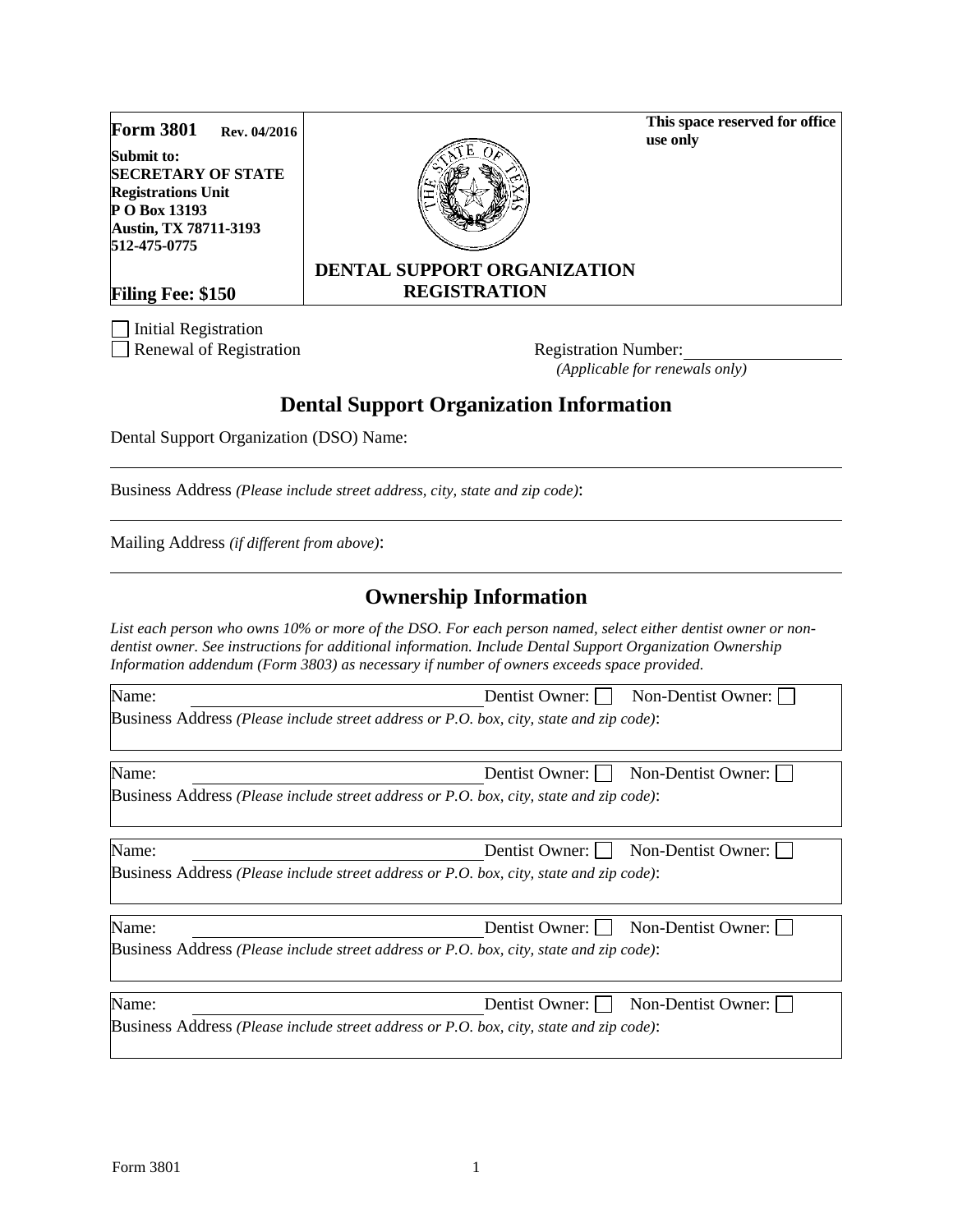# **Business Support Services Provided to Dentists**

*Identify each dentist licensed in the state with whom the DSO has entered into a dental support agreement to provide two or more business support services and identify the type of business support services provided. Include Dental Support Organization Business Support Services Addendum (Form 3804) as necessary if number of dentists exceeds space provided.* 

| Dentist Name:                                                               |  |
|-----------------------------------------------------------------------------|--|
| Name of Professional Entity or Dental Practice:                             |  |
| Business Address (Please include street address, city, state and zip code): |  |
| Describe all business support services provided:                            |  |
| Dentist Name:                                                               |  |

Name of Professional Entity or Dental Practice:

Business Address *(Please include street address, city, state and zip code)*:

Describe all business support services provided:

Dentist Name:

Name of Professional Entity or Dental Practice:

Business Address *(Please include street address, city, state and zip code)*:

Describe all business support services provided:

Dentist Name:

Name of Professional Entity or Dental Practice:

Business Address *(Please include street address, city, state and zip code)*:

Describe all business support services provided: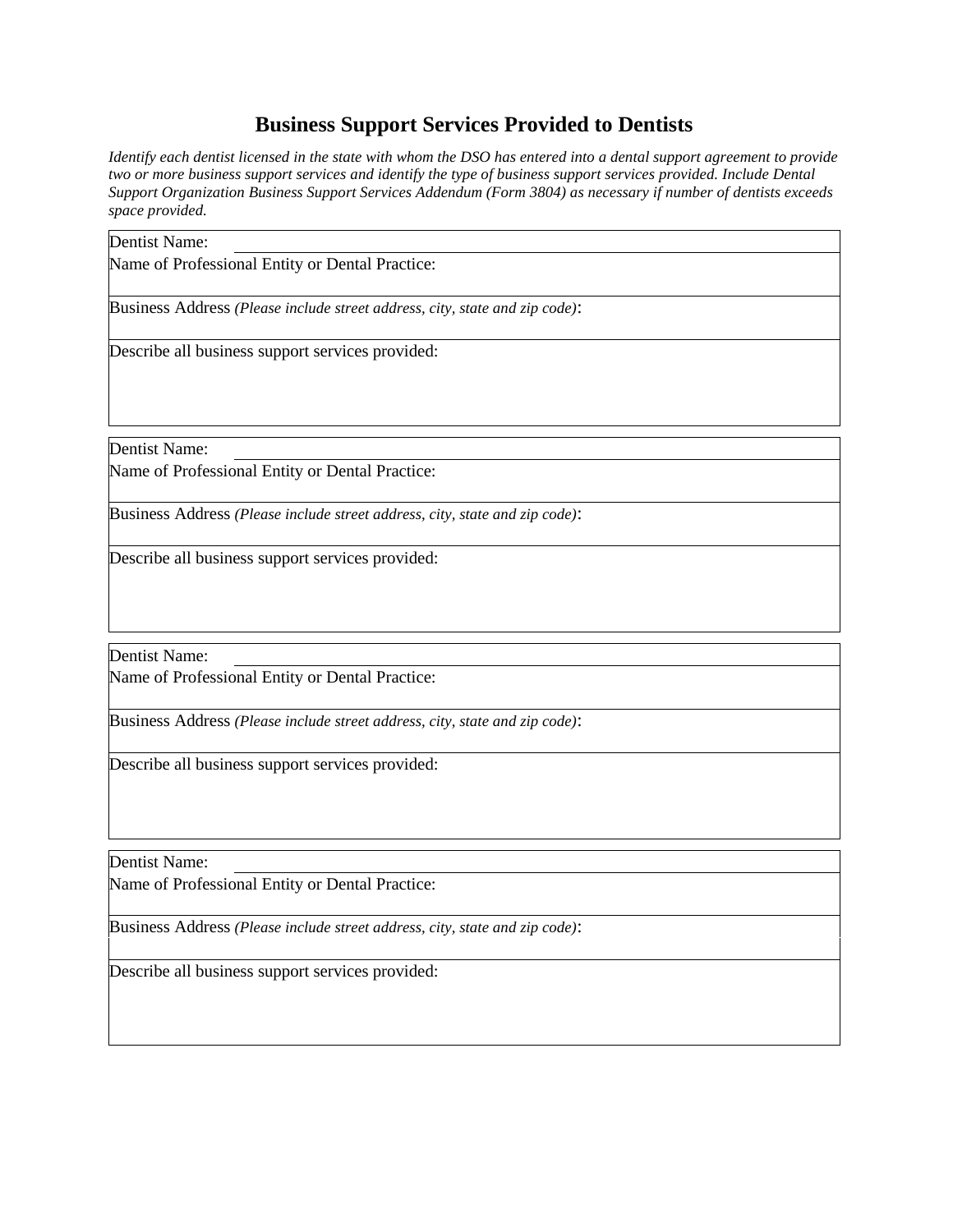### **Attachments**

The following items are included with this registration

- 1. DSO Contact Sheet (Form 3802);
- 2. \$150 filing fee;
- 3. Dental Support Organization Ownership Information Addendum (Form 3803) and/or Dental Support Organization Business Support Services Addendum (Form 3804) as necessary.

# **Execution**

Date: BY: BY:

Signature of authorized person

Printed or typed name of authorized person